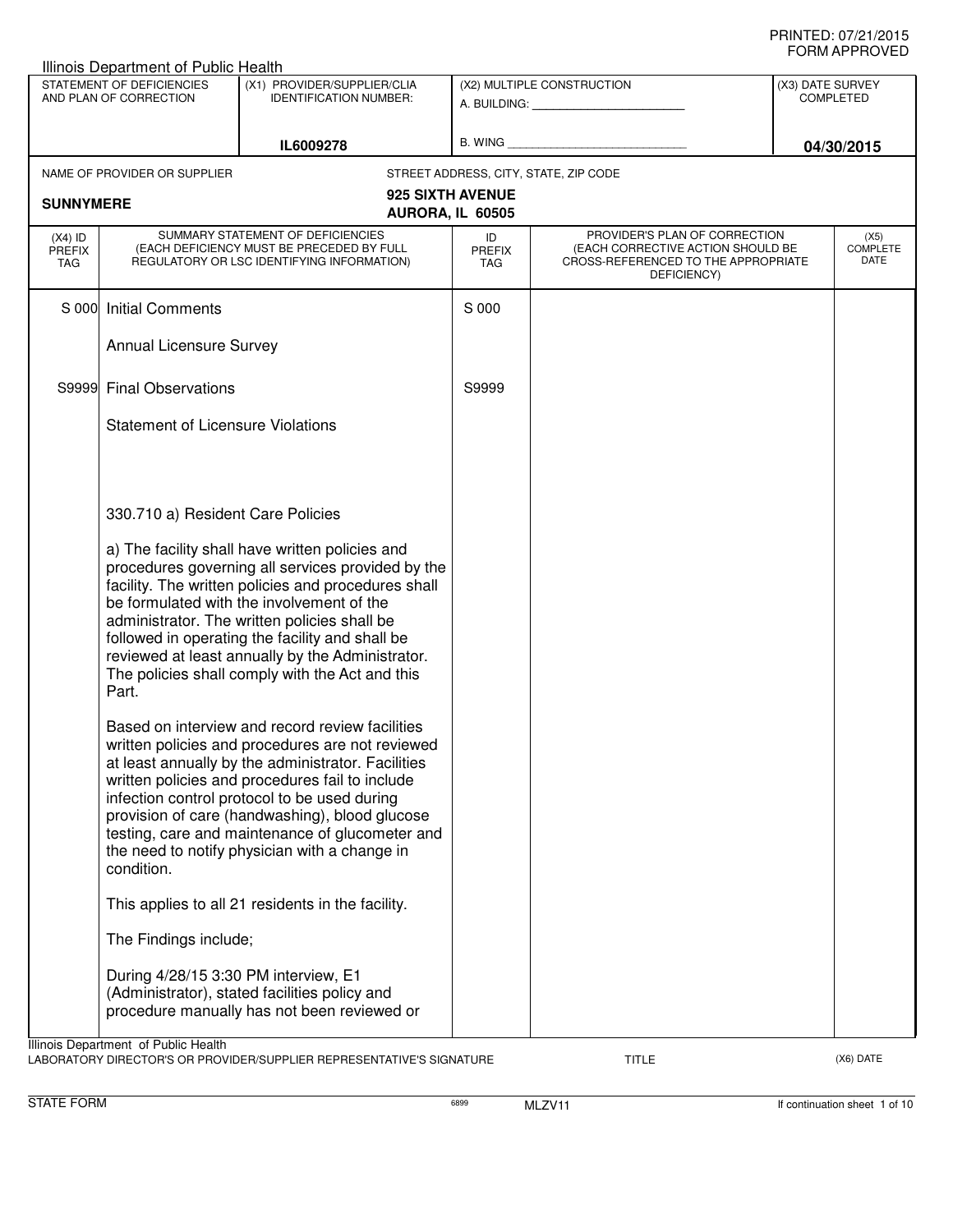|                                          | Illinois Department of Public Health                               |                                                                                                                                                                                                                                                                                                                                                                                                                                                                                                                                                                                                                                                                                                                                                                                                                                                                                                                                                                                                                                                   |                            |                                                                                                                          | ᇦᄖᄢᇧᆝᆝᇅᇦ៴ᄂᄖ                          |
|------------------------------------------|--------------------------------------------------------------------|---------------------------------------------------------------------------------------------------------------------------------------------------------------------------------------------------------------------------------------------------------------------------------------------------------------------------------------------------------------------------------------------------------------------------------------------------------------------------------------------------------------------------------------------------------------------------------------------------------------------------------------------------------------------------------------------------------------------------------------------------------------------------------------------------------------------------------------------------------------------------------------------------------------------------------------------------------------------------------------------------------------------------------------------------|----------------------------|--------------------------------------------------------------------------------------------------------------------------|--------------------------------------|
|                                          | STATEMENT OF DEFICIENCIES<br>AND PLAN OF CORRECTION                | (X1) PROVIDER/SUPPLIER/CLIA<br><b>IDENTIFICATION NUMBER:</b>                                                                                                                                                                                                                                                                                                                                                                                                                                                                                                                                                                                                                                                                                                                                                                                                                                                                                                                                                                                      |                            | (X2) MULTIPLE CONSTRUCTION                                                                                               | (X3) DATE SURVEY<br><b>COMPLETED</b> |
|                                          |                                                                    | IL6009278                                                                                                                                                                                                                                                                                                                                                                                                                                                                                                                                                                                                                                                                                                                                                                                                                                                                                                                                                                                                                                         |                            |                                                                                                                          | 04/30/2015                           |
|                                          | NAME OF PROVIDER OR SUPPLIER                                       |                                                                                                                                                                                                                                                                                                                                                                                                                                                                                                                                                                                                                                                                                                                                                                                                                                                                                                                                                                                                                                                   |                            | STREET ADDRESS, CITY, STATE, ZIP CODE                                                                                    |                                      |
| <b>SUNNYMERE</b>                         |                                                                    |                                                                                                                                                                                                                                                                                                                                                                                                                                                                                                                                                                                                                                                                                                                                                                                                                                                                                                                                                                                                                                                   | 925 SIXTH AVENUE           |                                                                                                                          |                                      |
|                                          |                                                                    |                                                                                                                                                                                                                                                                                                                                                                                                                                                                                                                                                                                                                                                                                                                                                                                                                                                                                                                                                                                                                                                   | AURORA, IL 60505           |                                                                                                                          |                                      |
| $(X4)$ ID<br><b>PREFIX</b><br><b>TAG</b> |                                                                    | SUMMARY STATEMENT OF DEFICIENCIES<br>(EACH DEFICIENCY MUST BE PRECEDED BY FULL<br>REGULATORY OR LSC IDENTIFYING INFORMATION)                                                                                                                                                                                                                                                                                                                                                                                                                                                                                                                                                                                                                                                                                                                                                                                                                                                                                                                      | ID<br><b>PREFIX</b><br>TAG | PROVIDER'S PLAN OF CORRECTION<br>(EACH CORRECTIVE ACTION SHOULD BE<br>CROSS-REFERENCED TO THE APPROPRIATE<br>DEFICIENCY) | (X5)<br><b>COMPLETE</b><br>DATE      |
| S9999                                    | Continued From page 1                                              |                                                                                                                                                                                                                                                                                                                                                                                                                                                                                                                                                                                                                                                                                                                                                                                                                                                                                                                                                                                                                                                   | S9999                      |                                                                                                                          |                                      |
|                                          | up-dated for a very long time.                                     |                                                                                                                                                                                                                                                                                                                                                                                                                                                                                                                                                                                                                                                                                                                                                                                                                                                                                                                                                                                                                                                   |                            |                                                                                                                          |                                      |
|                                          | date 01/01/2013.                                                   | Facilities written policies and procedure manual<br>signed by E1 (Administrator), with last review                                                                                                                                                                                                                                                                                                                                                                                                                                                                                                                                                                                                                                                                                                                                                                                                                                                                                                                                                |                            |                                                                                                                          |                                      |
|                                          | unusual change in condition.                                       | Facilities written policies and procedures fail to<br>include infection control protocol to be used<br>during provision of care (handwashing), blood<br>glucose testing, care and maintenance of<br>glucometer and to notify physician with any                                                                                                                                                                                                                                                                                                                                                                                                                                                                                                                                                                                                                                                                                                                                                                                                   |                            |                                                                                                                          |                                      |
|                                          | 330.790 a) b) c) Infection Control                                 |                                                                                                                                                                                                                                                                                                                                                                                                                                                                                                                                                                                                                                                                                                                                                                                                                                                                                                                                                                                                                                                   |                            |                                                                                                                          |                                      |
|                                          | and procedures are followed.<br>(see Section 330.340):<br>Settings | a) Policies and procedures for investigating,<br>controlling, and preventing infections in the facility<br>shall be established and followed. The policies<br>and procedures shall be consistent with and<br>include the requirements of the Control of<br>Communicable Diseases Code (77 III. Adm. Code<br>690) and Control of Sexually Transmissible<br>Diseases Code (77 III. Adm. Code 693). Activities<br>shall be monitored to ensure that these policies<br>b) A group, i.e., an infection control committee,<br>quality assurance committee, or other facility<br>entity, shall periodically review the results of<br>investigations and activities to control infections.<br>c) Depending on the services provided by the<br>facility, each facility shall adhere to the following<br>guidelines of the Center for Infectious Diseases,<br>Centers for Disease Control and Prevention,<br>United States Public Health Service, Department<br>of Health and Human Services, as applicable<br>1) Guideline for Hand Hygiene in Health-Care |                            |                                                                                                                          |                                      |
| <b>STATE FORM</b>                        | Illinois Department of Public Health                               |                                                                                                                                                                                                                                                                                                                                                                                                                                                                                                                                                                                                                                                                                                                                                                                                                                                                                                                                                                                                                                                   | 6899                       | MLZV11                                                                                                                   | If continuation sheet 2 of 10        |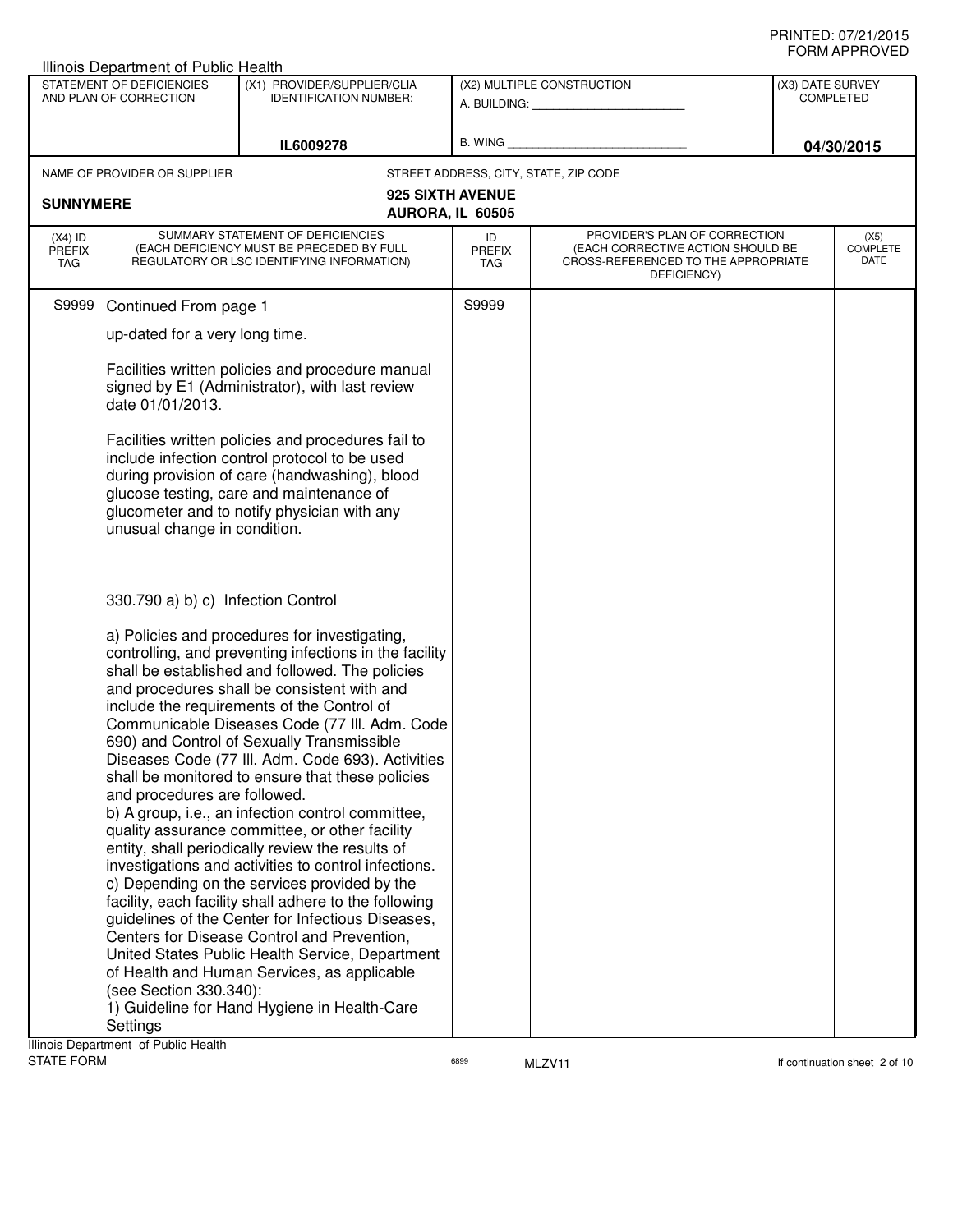|                                   | Illinois Department of Public Health                                                                             |                                                                                                                                                                                                                                                                                                                                                                                                                                                                                                                                                                                                                              |                            |                                                                                                                          |                               | שם עשורו ותואויט                |
|-----------------------------------|------------------------------------------------------------------------------------------------------------------|------------------------------------------------------------------------------------------------------------------------------------------------------------------------------------------------------------------------------------------------------------------------------------------------------------------------------------------------------------------------------------------------------------------------------------------------------------------------------------------------------------------------------------------------------------------------------------------------------------------------------|----------------------------|--------------------------------------------------------------------------------------------------------------------------|-------------------------------|---------------------------------|
|                                   | STATEMENT OF DEFICIENCIES<br>AND PLAN OF CORRECTION                                                              | (X1) PROVIDER/SUPPLIER/CLIA<br><b>IDENTIFICATION NUMBER:</b>                                                                                                                                                                                                                                                                                                                                                                                                                                                                                                                                                                 |                            | (X2) MULTIPLE CONSTRUCTION                                                                                               | (X3) DATE SURVEY<br>COMPLETED |                                 |
|                                   |                                                                                                                  | IL6009278                                                                                                                                                                                                                                                                                                                                                                                                                                                                                                                                                                                                                    |                            | B. WING <b>Example 2008</b>                                                                                              |                               | 04/30/2015                      |
|                                   | NAME OF PROVIDER OR SUPPLIER                                                                                     |                                                                                                                                                                                                                                                                                                                                                                                                                                                                                                                                                                                                                              |                            | STREET ADDRESS, CITY, STATE, ZIP CODE                                                                                    |                               |                                 |
| <b>SUNNYMERE</b>                  |                                                                                                                  | 925 SIXTH AVENUE<br>AURORA, IL 60505                                                                                                                                                                                                                                                                                                                                                                                                                                                                                                                                                                                         |                            |                                                                                                                          |                               |                                 |
| $(X4)$ ID<br><b>PREFIX</b><br>TAG |                                                                                                                  | SUMMARY STATEMENT OF DEFICIENCIES<br>(EACH DEFICIENCY MUST BE PRECEDED BY FULL<br>REGULATORY OR LSC IDENTIFYING INFORMATION)                                                                                                                                                                                                                                                                                                                                                                                                                                                                                                 | ID<br><b>PREFIX</b><br>TAG | PROVIDER'S PLAN OF CORRECTION<br>(EACH CORRECTIVE ACTION SHOULD BE<br>CROSS-REFERENCED TO THE APPROPRIATE<br>DEFICIENCY) |                               | (X5)<br><b>COMPLETE</b><br>DATE |
| S9999                             | Continued From page 2                                                                                            |                                                                                                                                                                                                                                                                                                                                                                                                                                                                                                                                                                                                                              | S9999                      |                                                                                                                          |                               |                                 |
|                                   | Pneumonia<br>Personnel<br>August 2, 2005)<br>cleaned and sanitized between use.<br>monitoring out of the sample. | 2) Guideline for Prevention of Nosocomial<br>3) Guideline for Isolation Precautions in Hospitals<br>4) Guidelines for Infection Control in Health Care<br>(Source: Added at 29 III. Reg. 12891, effective<br>Based on observation, interview and record<br>review facility failed to assure health care<br>providers wash their hands before and after direct<br>care and in-between residents care. Facility also<br>failed to assure glucometer's are properly<br>This applies to 1 of 1 resident (R3), reviewed for<br>eye drop administration in the sample of 5 and 1<br>of 1 resident (R6), reviewed for blood glucose |                            |                                                                                                                          |                               |                                 |
|                                   | The Findings include;                                                                                            |                                                                                                                                                                                                                                                                                                                                                                                                                                                                                                                                                                                                                              |                            |                                                                                                                          |                               |                                 |
|                                   | following was continuously observed:<br>glucose testing.                                                         | On 4/28/15 between 3:20 and 3:40 PM, the<br>3:20 - 3:30 PM, E2 (care giver - nurse aide), in<br>conference room handling resident records,<br>3:30 PM, E2 pushed rolling cart (containing<br>universally used resident care supplies), went into<br>the living room area, approached R6, removed<br>glucometer from its bag and performed blood                                                                                                                                                                                                                                                                              |                            |                                                                                                                          |                               |                                 |
|                                   | "I already recently washed my hands."                                                                            | E2 did not wash her hands prior to performing<br>R6's blood glucose testing. E2 verbalized out loud                                                                                                                                                                                                                                                                                                                                                                                                                                                                                                                          |                            |                                                                                                                          |                               |                                 |
|                                   | Illinois Department of Public Health                                                                             | Without cleaning and sanitizing the glucometer,<br>E2 replaced glucometer back into glucometer bag<br>and placed it on lower shelf of rolling cart                                                                                                                                                                                                                                                                                                                                                                                                                                                                           |                            |                                                                                                                          |                               |                                 |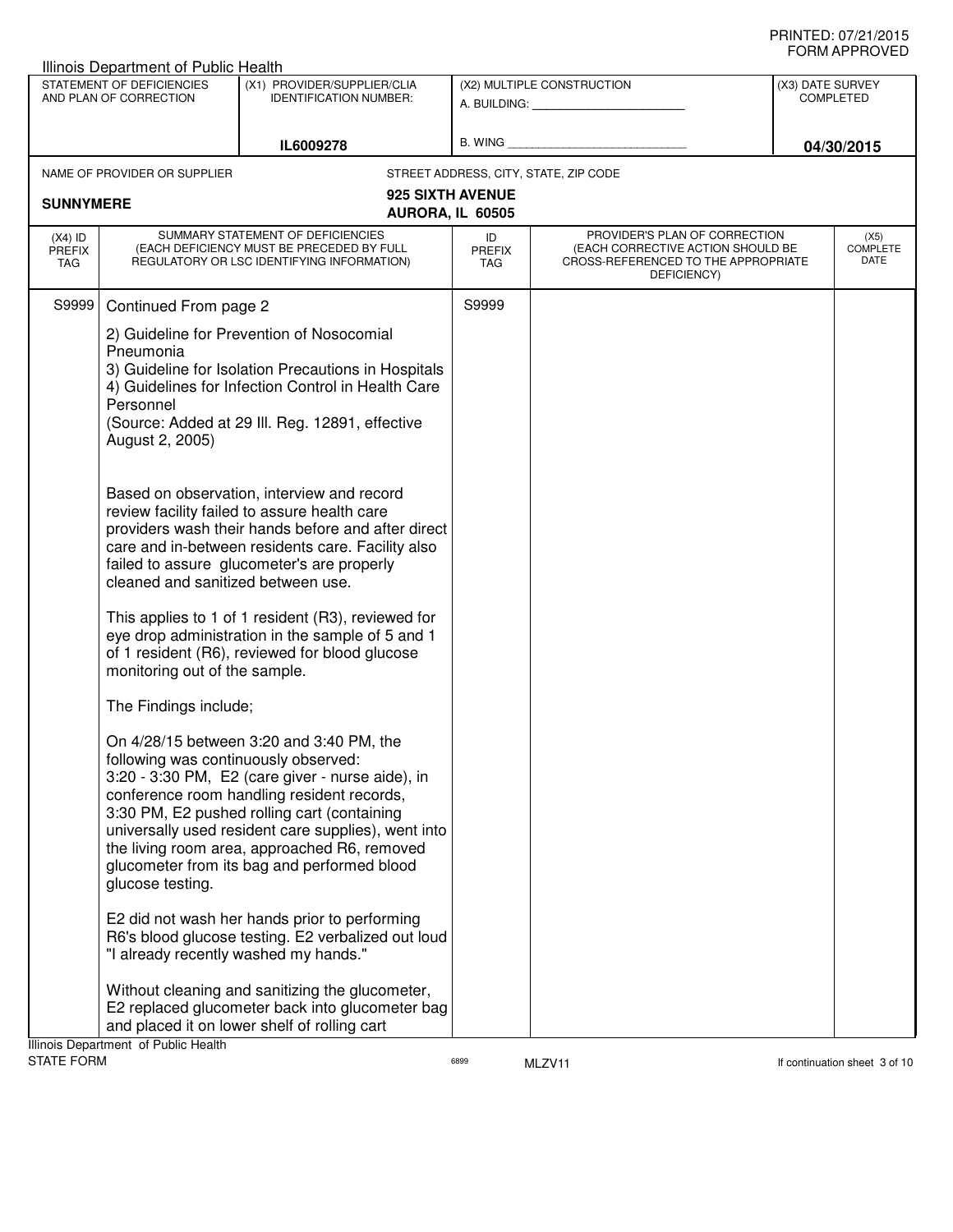|                                                                                                                     | Illinois Department of Public Health                                                                                                                                                                                                                                                                                                                                                                                                                                                                                                                                                                                                                                                                                                                                                                                                                   |                                                                                                                              |                                      |                                                                                                                          |  | ◡੶┉灬┌┅ ・・・◡ ▾ 느◡                |
|---------------------------------------------------------------------------------------------------------------------|--------------------------------------------------------------------------------------------------------------------------------------------------------------------------------------------------------------------------------------------------------------------------------------------------------------------------------------------------------------------------------------------------------------------------------------------------------------------------------------------------------------------------------------------------------------------------------------------------------------------------------------------------------------------------------------------------------------------------------------------------------------------------------------------------------------------------------------------------------|------------------------------------------------------------------------------------------------------------------------------|--------------------------------------|--------------------------------------------------------------------------------------------------------------------------|--|---------------------------------|
| STATEMENT OF DEFICIENCIES<br>(X1) PROVIDER/SUPPLIER/CLIA<br>AND PLAN OF CORRECTION<br><b>IDENTIFICATION NUMBER:</b> |                                                                                                                                                                                                                                                                                                                                                                                                                                                                                                                                                                                                                                                                                                                                                                                                                                                        | (X2) MULTIPLE CONSTRUCTION<br>A. BUILDING: <b>A. BUILDING:</b>                                                               |                                      | (X3) DATE SURVEY<br>COMPLETED                                                                                            |  |                                 |
|                                                                                                                     |                                                                                                                                                                                                                                                                                                                                                                                                                                                                                                                                                                                                                                                                                                                                                                                                                                                        | IL6009278                                                                                                                    |                                      | B. WING <b>Example 2008</b>                                                                                              |  | 04/30/2015                      |
|                                                                                                                     | NAME OF PROVIDER OR SUPPLIER                                                                                                                                                                                                                                                                                                                                                                                                                                                                                                                                                                                                                                                                                                                                                                                                                           |                                                                                                                              |                                      | STREET ADDRESS, CITY, STATE, ZIP CODE                                                                                    |  |                                 |
| <b>SUNNYMERE</b>                                                                                                    |                                                                                                                                                                                                                                                                                                                                                                                                                                                                                                                                                                                                                                                                                                                                                                                                                                                        |                                                                                                                              | 925 SIXTH AVENUE<br>AURORA, IL 60505 |                                                                                                                          |  |                                 |
| $(X4)$ ID<br><b>PREFIX</b><br>TAG                                                                                   |                                                                                                                                                                                                                                                                                                                                                                                                                                                                                                                                                                                                                                                                                                                                                                                                                                                        | SUMMARY STATEMENT OF DEFICIENCIES<br>(EACH DEFICIENCY MUST BE PRECEDED BY FULL<br>REGULATORY OR LSC IDENTIFYING INFORMATION) | ID<br><b>PREFIX</b><br><b>TAG</b>    | PROVIDER'S PLAN OF CORRECTION<br>(EACH CORRECTIVE ACTION SHOULD BE<br>CROSS-REFERENCED TO THE APPROPRIATE<br>DEFICIENCY) |  | (X5)<br><b>COMPLETE</b><br>DATE |
| S9999                                                                                                               | Continued From page 3                                                                                                                                                                                                                                                                                                                                                                                                                                                                                                                                                                                                                                                                                                                                                                                                                                  |                                                                                                                              | S9999                                |                                                                                                                          |  |                                 |
|                                                                                                                     |                                                                                                                                                                                                                                                                                                                                                                                                                                                                                                                                                                                                                                                                                                                                                                                                                                                        | (intermingled with other resident care supplies).                                                                            |                                      |                                                                                                                          |  |                                 |
|                                                                                                                     | of R3's eyes.                                                                                                                                                                                                                                                                                                                                                                                                                                                                                                                                                                                                                                                                                                                                                                                                                                          | 3:39 PM, E2 left R6 and rolled cart to R3's room<br>and administered one Systane eye drop into both                          |                                      |                                                                                                                          |  |                                 |
|                                                                                                                     | E2 did not wash her hands after performing R6's<br>blood glucose test or prior to administering R3's<br>eye drops.                                                                                                                                                                                                                                                                                                                                                                                                                                                                                                                                                                                                                                                                                                                                     |                                                                                                                              |                                      |                                                                                                                          |  |                                 |
|                                                                                                                     | Facilities written policies and procedures fail to<br>include infection control protocol to be used<br>during provision of care (handwashing), blood<br>glucose testing, care and maintenance of<br>glucometer.                                                                                                                                                                                                                                                                                                                                                                                                                                                                                                                                                                                                                                        |                                                                                                                              |                                      |                                                                                                                          |  |                                 |
| Ilinois Department of Public Health                                                                                 | 330.1155 Unnecessary, Psychotropic and<br>Antipsychotic Drugs<br>a) A resident shall not be given unnecessary<br>drugs in accordance with Section 330.Appendix<br>E. In addition, an unnecessary drug is any drug<br>used:<br>2) for excessive duration;<br>3) without adequate monitoring;<br>4) without adequate indications for its use; or<br>5) in the presence of adverse consequences that<br>indicate the drugs should be reduced or<br>discontinued. (Section 2-106.1(a) of the Act)<br>b) Psychotropic medication shall not be<br>prescribed without the informed consent of the<br>resident, the resident's guardian, or other<br>authorized representative. (Section 2-106.1(b) of<br>the Act) Additional informed consent is not<br>required for reductions in dosage level or deletion<br>of a specific medication. The informed consent |                                                                                                                              |                                      |                                                                                                                          |  |                                 |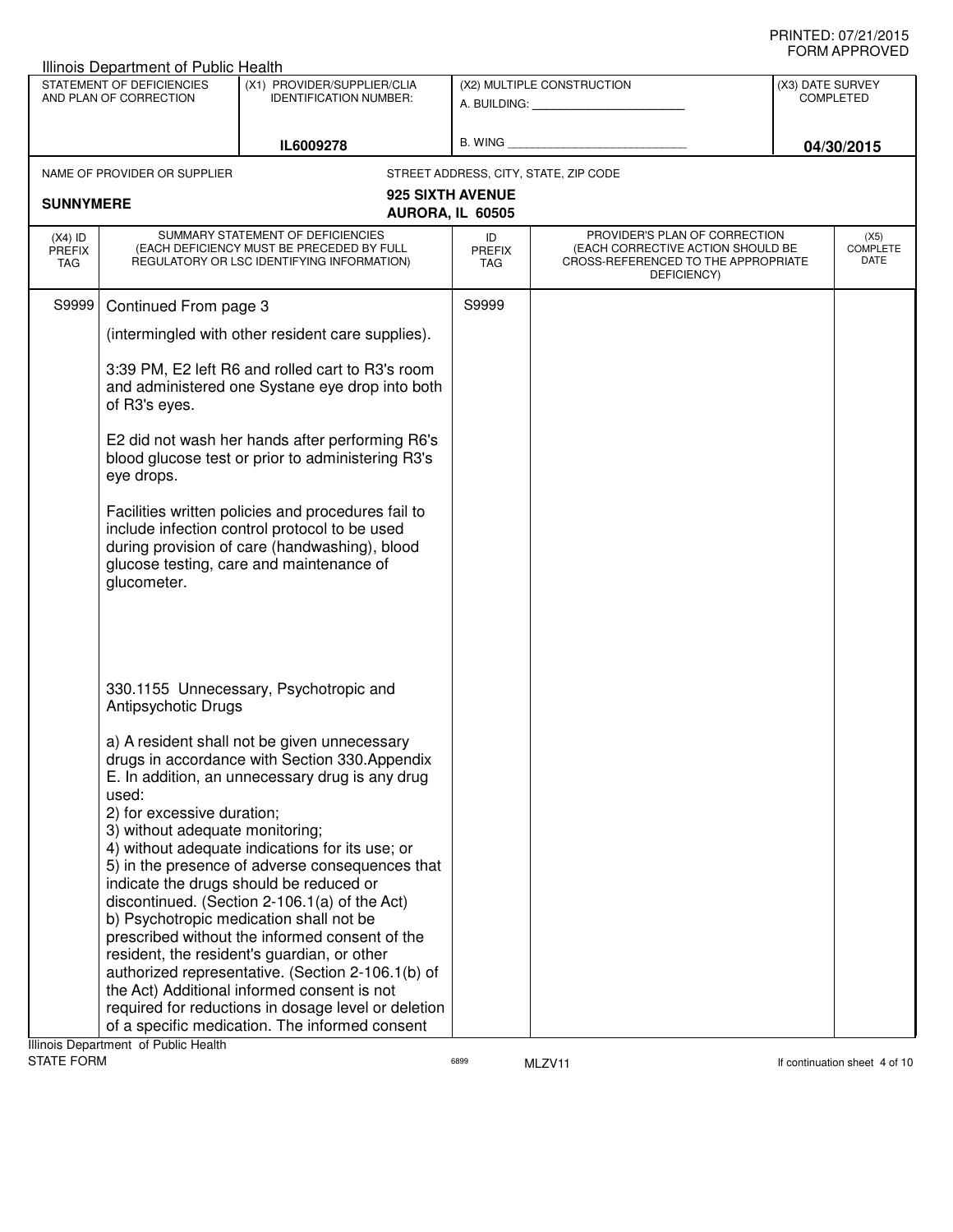| uvini i Ilvel<br>Illinois Department of Public Health                                                                                                                                                                      |                  |  |  |  |  |
|----------------------------------------------------------------------------------------------------------------------------------------------------------------------------------------------------------------------------|------------------|--|--|--|--|
| STATEMENT OF DEFICIENCIES<br>(X1) PROVIDER/SUPPLIER/CLIA<br>(X2) MULTIPLE CONSTRUCTION                                                                                                                                     | (X3) DATE SURVEY |  |  |  |  |
| AND PLAN OF CORRECTION<br><b>IDENTIFICATION NUMBER:</b><br>A. BUILDING: A. BUILDING:                                                                                                                                       | <b>COMPLETED</b> |  |  |  |  |
|                                                                                                                                                                                                                            |                  |  |  |  |  |
| B. WING <b>Example 2008</b><br>IL6009278                                                                                                                                                                                   | 04/30/2015       |  |  |  |  |
| NAME OF PROVIDER OR SUPPLIER<br>STREET ADDRESS, CITY, STATE, ZIP CODE                                                                                                                                                      |                  |  |  |  |  |
| 925 SIXTH AVENUE                                                                                                                                                                                                           |                  |  |  |  |  |
| <b>SUNNYMERE</b><br>AURORA, IL 60505                                                                                                                                                                                       |                  |  |  |  |  |
| SUMMARY STATEMENT OF DEFICIENCIES<br>PROVIDER'S PLAN OF CORRECTION<br>$(X4)$ ID<br>ID                                                                                                                                      | (X5)             |  |  |  |  |
| (EACH DEFICIENCY MUST BE PRECEDED BY FULL<br>(EACH CORRECTIVE ACTION SHOULD BE<br><b>PREFIX</b><br><b>PREFIX</b><br>REGULATORY OR LSC IDENTIFYING INFORMATION)<br>CROSS-REFERENCED TO THE APPROPRIATE<br>TAG<br><b>TAG</b> | COMPLETE<br>DATE |  |  |  |  |
| DEFICIENCY)                                                                                                                                                                                                                |                  |  |  |  |  |
| S9999<br>S9999<br>Continued From page 4                                                                                                                                                                                    |                  |  |  |  |  |
| may provide for a medication administration                                                                                                                                                                                |                  |  |  |  |  |
| program of sequentially increased doses or a                                                                                                                                                                               |                  |  |  |  |  |
| combination of medications to establish the                                                                                                                                                                                |                  |  |  |  |  |
| lowest effective dose that will achieve the desired                                                                                                                                                                        |                  |  |  |  |  |
| therapeutic outcome. Side effects of the                                                                                                                                                                                   |                  |  |  |  |  |
| medications shall be described.                                                                                                                                                                                            |                  |  |  |  |  |
| c) Residents shall not be given antipsychotic<br>drugs unless antipsychotic drug therapy is                                                                                                                                |                  |  |  |  |  |
| necessary, as documented in the resident's                                                                                                                                                                                 |                  |  |  |  |  |
| comprehensive assessment, to treat a specific or                                                                                                                                                                           |                  |  |  |  |  |
| suspected condition as diagnosed and                                                                                                                                                                                       |                  |  |  |  |  |
| documented in the clinical record or to rule out                                                                                                                                                                           |                  |  |  |  |  |
| the possibility of one of the conditions in                                                                                                                                                                                |                  |  |  |  |  |
| accordance with Section 330 Appendix E.                                                                                                                                                                                    |                  |  |  |  |  |
| d) Residents who use antipsychotic drugs shall                                                                                                                                                                             |                  |  |  |  |  |
| receive gradual dose reductions and behavior<br>interventions, in an effort to discontinue these                                                                                                                           |                  |  |  |  |  |
| drugs in accordance with Section 330. Appendix E                                                                                                                                                                           |                  |  |  |  |  |
| unless clinically contraindicated.                                                                                                                                                                                         |                  |  |  |  |  |
| e) For the purposes of this Section:                                                                                                                                                                                       |                  |  |  |  |  |
| 2) "Psychotropic medication" means medication                                                                                                                                                                              |                  |  |  |  |  |
| that is used for or listed as used for antipsychotic,                                                                                                                                                                      |                  |  |  |  |  |
| antidepressant, antimanic or antianxiety behavior                                                                                                                                                                          |                  |  |  |  |  |
| modification or behavior management purposes<br>in the latest editions of the AMA Drug Evaluations                                                                                                                         |                  |  |  |  |  |
| (Drug Evaluation Subscription, American Medical                                                                                                                                                                            |                  |  |  |  |  |
| Association, Vols. I-III, Summer 1993), United                                                                                                                                                                             |                  |  |  |  |  |
| States Pharmacopoeia Dispensing Information                                                                                                                                                                                |                  |  |  |  |  |
| Volume I (USP DI) (United States                                                                                                                                                                                           |                  |  |  |  |  |
| Pharmacopoeial Convention, Inc., 15th Edition,                                                                                                                                                                             |                  |  |  |  |  |
| 1995), American Society of Health Systems                                                                                                                                                                                  |                  |  |  |  |  |
| Pharmacists, 1995), or the Physicians Desk                                                                                                                                                                                 |                  |  |  |  |  |
| Reference (Medical Economics Data Production<br>Company, 49th Edition, 1995) or the United                                                                                                                                 |                  |  |  |  |  |
| States Food and Drug Administration approved                                                                                                                                                                               |                  |  |  |  |  |
| package insert for the psychotropic medication.                                                                                                                                                                            |                  |  |  |  |  |
| (Section 2-106.1(b) of the Act)                                                                                                                                                                                            |                  |  |  |  |  |
| 3) "Antipsychotic drug" means a neuroleptic drug                                                                                                                                                                           |                  |  |  |  |  |
| that is helpful in the treatment of psychosis and                                                                                                                                                                          |                  |  |  |  |  |
| has a capacity to ameliorate thought disorders.<br>Ilinois Department of Public Health                                                                                                                                     |                  |  |  |  |  |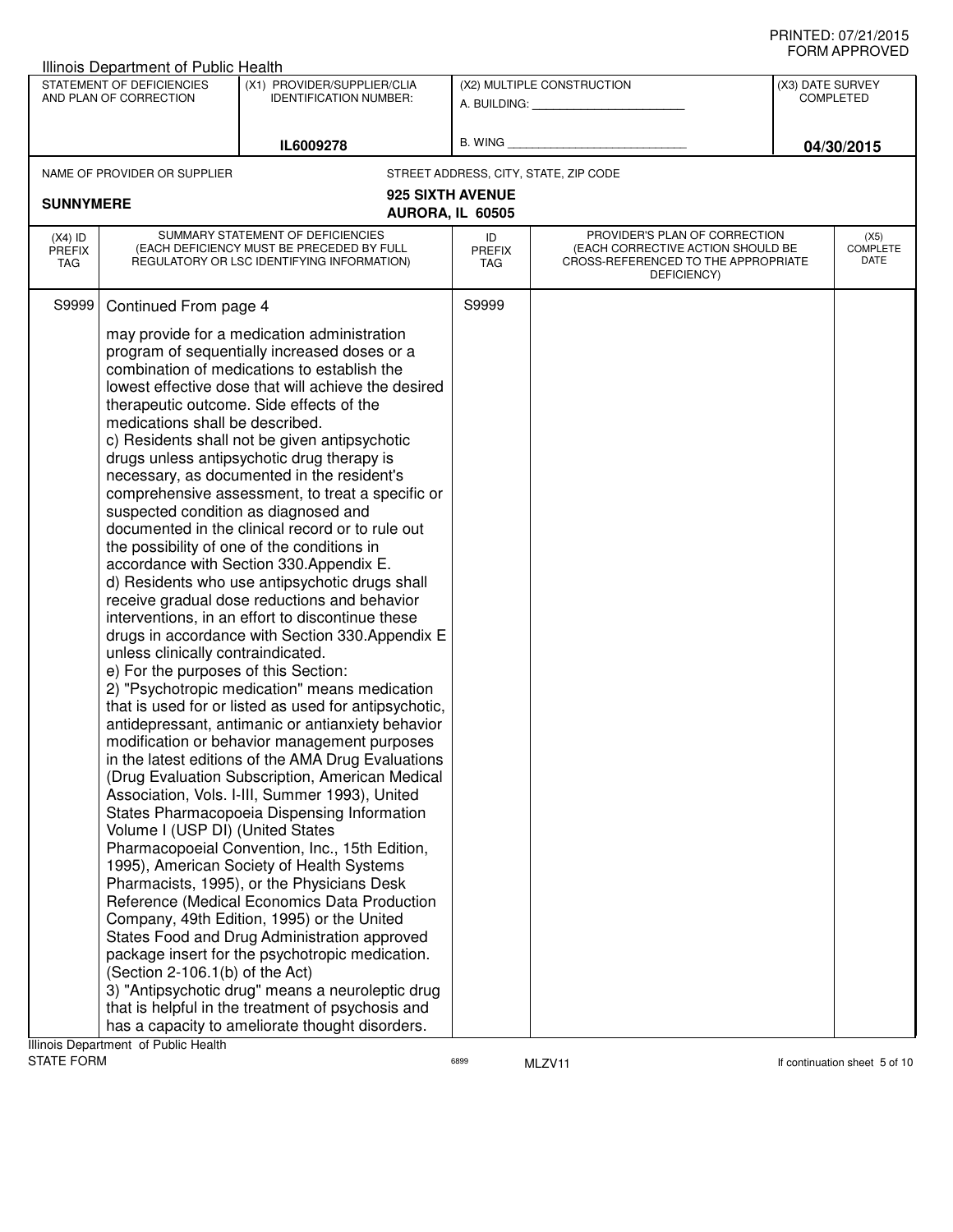|                                                     | Illinois Department of Public Health           |                                                                                                                                                                                                                                                                                                                                                                                                                                                                                                                                                                                                                                                                                                                                                                                                                                                                                                                                                                                                                                                                                                                                                                                                                                                                                                                                                                                                 |                                             |                                                                                                                          |                                      |                                 |  |  |
|-----------------------------------------------------|------------------------------------------------|-------------------------------------------------------------------------------------------------------------------------------------------------------------------------------------------------------------------------------------------------------------------------------------------------------------------------------------------------------------------------------------------------------------------------------------------------------------------------------------------------------------------------------------------------------------------------------------------------------------------------------------------------------------------------------------------------------------------------------------------------------------------------------------------------------------------------------------------------------------------------------------------------------------------------------------------------------------------------------------------------------------------------------------------------------------------------------------------------------------------------------------------------------------------------------------------------------------------------------------------------------------------------------------------------------------------------------------------------------------------------------------------------|---------------------------------------------|--------------------------------------------------------------------------------------------------------------------------|--------------------------------------|---------------------------------|--|--|
| STATEMENT OF DEFICIENCIES<br>AND PLAN OF CORRECTION |                                                | (X1) PROVIDER/SUPPLIER/CLIA<br><b>IDENTIFICATION NUMBER:</b>                                                                                                                                                                                                                                                                                                                                                                                                                                                                                                                                                                                                                                                                                                                                                                                                                                                                                                                                                                                                                                                                                                                                                                                                                                                                                                                                    |                                             | (X2) MULTIPLE CONSTRUCTION                                                                                               | (X3) DATE SURVEY<br><b>COMPLETED</b> |                                 |  |  |
|                                                     |                                                | IL6009278                                                                                                                                                                                                                                                                                                                                                                                                                                                                                                                                                                                                                                                                                                                                                                                                                                                                                                                                                                                                                                                                                                                                                                                                                                                                                                                                                                                       | B. WING                                     |                                                                                                                          |                                      | 04/30/2015                      |  |  |
|                                                     | NAME OF PROVIDER OR SUPPLIER                   |                                                                                                                                                                                                                                                                                                                                                                                                                                                                                                                                                                                                                                                                                                                                                                                                                                                                                                                                                                                                                                                                                                                                                                                                                                                                                                                                                                                                 |                                             | STREET ADDRESS, CITY, STATE, ZIP CODE                                                                                    |                                      |                                 |  |  |
| <b>SUNNYMERE</b>                                    |                                                |                                                                                                                                                                                                                                                                                                                                                                                                                                                                                                                                                                                                                                                                                                                                                                                                                                                                                                                                                                                                                                                                                                                                                                                                                                                                                                                                                                                                 | <b>925 SIXTH AVENUE</b><br>AURORA, IL 60505 |                                                                                                                          |                                      |                                 |  |  |
| $(X4)$ ID<br><b>PREFIX</b><br>TAG                   |                                                | SUMMARY STATEMENT OF DEFICIENCIES<br>(EACH DEFICIENCY MUST BE PRECEDED BY FULL                                                                                                                                                                                                                                                                                                                                                                                                                                                                                                                                                                                                                                                                                                                                                                                                                                                                                                                                                                                                                                                                                                                                                                                                                                                                                                                  | ID<br><b>PREFIX</b><br><b>TAG</b>           | PROVIDER'S PLAN OF CORRECTION<br>(EACH CORRECTIVE ACTION SHOULD BE<br>CROSS-REFERENCED TO THE APPROPRIATE<br>DEFICIENCY) |                                      | (X5)<br><b>COMPLETE</b><br>DATE |  |  |
| S9999                                               |                                                |                                                                                                                                                                                                                                                                                                                                                                                                                                                                                                                                                                                                                                                                                                                                                                                                                                                                                                                                                                                                                                                                                                                                                                                                                                                                                                                                                                                                 | S9999                                       |                                                                                                                          |                                      |                                 |  |  |
|                                                     |                                                |                                                                                                                                                                                                                                                                                                                                                                                                                                                                                                                                                                                                                                                                                                                                                                                                                                                                                                                                                                                                                                                                                                                                                                                                                                                                                                                                                                                                 |                                             |                                                                                                                          |                                      |                                 |  |  |
|                                                     | duration.<br>include Dementia.<br>for anxiety. | REGULATORY OR LSC IDENTIFYING INFORMATION)<br>Continued From page 5<br>(Source: Added at 20 III. Reg. 12160, effective<br>September 10, 1996)<br>Based on interview and record review facility<br>failed to assure residents are not administered<br>Antipsychotic medications without adequate<br>indications for use, adequate monitoring and<br>informed consent and failed to assure the use of<br>Antipsychotic medications are not for excessive<br>Facility failed to assure residents on antipsychotic<br>medications receive gradual dose reductions and<br>behavior interventions.<br>This applies to 1 of 1 resident (R2), reviewed for<br>antipsychotic medication use in the sample of 5.<br>The Findings include;<br>R2 admitted to facility 12/27/15 with diagnosis to<br>R2's weekly medication administration records<br>12/01/14 through 4/28/15 include assisted with<br>administration of Risperdal 0.25 mg every night.<br>The physician order is for every night as needed<br>R2's medical records did not include any<br>informed consent for the Risperdal and failed to<br>include medical justification, indication for use,<br>targeted behaviors, any behavior monitoring,<br>non-pharmacological interventions or any<br>attempted dose reduction of the Risperdal.<br>R2's care plan failed to include use of<br>antipsychotic medication or behavioral problems. |                                             |                                                                                                                          |                                      |                                 |  |  |
|                                                     |                                                | On 4/29/15 at 2:40 PM, E1 (Administrator), stated                                                                                                                                                                                                                                                                                                                                                                                                                                                                                                                                                                                                                                                                                                                                                                                                                                                                                                                                                                                                                                                                                                                                                                                                                                                                                                                                               |                                             |                                                                                                                          |                                      |                                 |  |  |
|                                                     |                                                | facility has no policy and procedures for the use<br>of Antipsychotic medications. E1 also stated                                                                                                                                                                                                                                                                                                                                                                                                                                                                                                                                                                                                                                                                                                                                                                                                                                                                                                                                                                                                                                                                                                                                                                                                                                                                                               |                                             |                                                                                                                          |                                      |                                 |  |  |
|                                                     | Illinois Department of Public Health           |                                                                                                                                                                                                                                                                                                                                                                                                                                                                                                                                                                                                                                                                                                                                                                                                                                                                                                                                                                                                                                                                                                                                                                                                                                                                                                                                                                                                 |                                             |                                                                                                                          |                                      |                                 |  |  |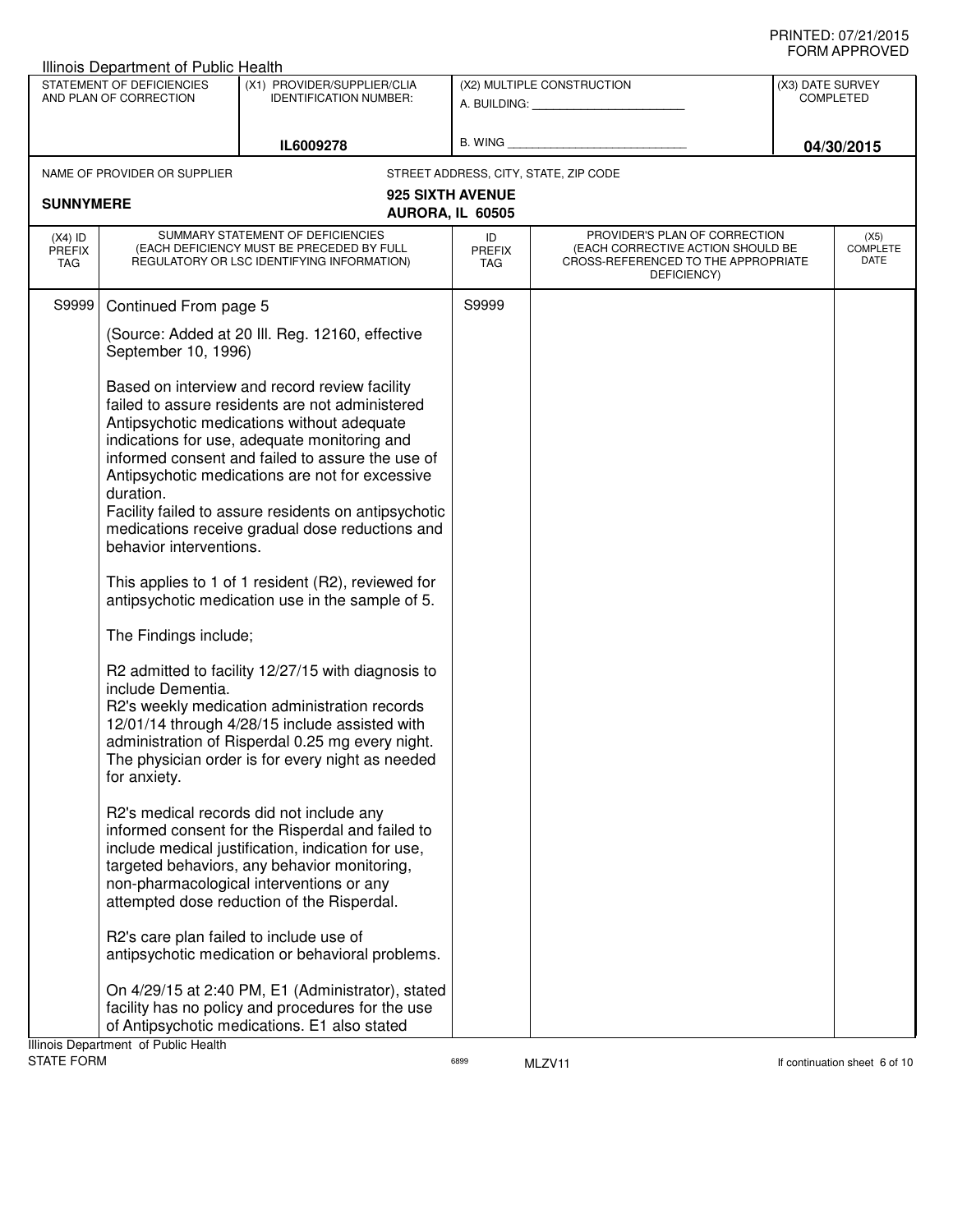| Illinois Department of Public Health                |                                                                                                                                                                                        |                                                                                                                                                                                                                                                                                                                                                                                                                                                                                                                                                                                                                                                                                                                                                                                                                                                                                                                                                                                                                                                                                                                                                                                                                                                                                                                                                                                                                                                                                                                                                                                                                                                                                                                                                                                                                  |                            |                                                                                                                          |                  | ᅴᄖᄞᇊᆝᆝᇅ៴ᄂ                |
|-----------------------------------------------------|----------------------------------------------------------------------------------------------------------------------------------------------------------------------------------------|------------------------------------------------------------------------------------------------------------------------------------------------------------------------------------------------------------------------------------------------------------------------------------------------------------------------------------------------------------------------------------------------------------------------------------------------------------------------------------------------------------------------------------------------------------------------------------------------------------------------------------------------------------------------------------------------------------------------------------------------------------------------------------------------------------------------------------------------------------------------------------------------------------------------------------------------------------------------------------------------------------------------------------------------------------------------------------------------------------------------------------------------------------------------------------------------------------------------------------------------------------------------------------------------------------------------------------------------------------------------------------------------------------------------------------------------------------------------------------------------------------------------------------------------------------------------------------------------------------------------------------------------------------------------------------------------------------------------------------------------------------------------------------------------------------------|----------------------------|--------------------------------------------------------------------------------------------------------------------------|------------------|--------------------------|
| STATEMENT OF DEFICIENCIES<br>AND PLAN OF CORRECTION |                                                                                                                                                                                        | (X1) PROVIDER/SUPPLIER/CLIA<br><b>IDENTIFICATION NUMBER:</b>                                                                                                                                                                                                                                                                                                                                                                                                                                                                                                                                                                                                                                                                                                                                                                                                                                                                                                                                                                                                                                                                                                                                                                                                                                                                                                                                                                                                                                                                                                                                                                                                                                                                                                                                                     |                            | (X2) MULTIPLE CONSTRUCTION<br>A. BUILDING: A. BUILDING:                                                                  | (X3) DATE SURVEY | <b>COMPLETED</b>         |
|                                                     |                                                                                                                                                                                        | IL6009278                                                                                                                                                                                                                                                                                                                                                                                                                                                                                                                                                                                                                                                                                                                                                                                                                                                                                                                                                                                                                                                                                                                                                                                                                                                                                                                                                                                                                                                                                                                                                                                                                                                                                                                                                                                                        |                            | B. WING <b>Example 2008</b>                                                                                              |                  | 04/30/2015               |
|                                                     | NAME OF PROVIDER OR SUPPLIER                                                                                                                                                           |                                                                                                                                                                                                                                                                                                                                                                                                                                                                                                                                                                                                                                                                                                                                                                                                                                                                                                                                                                                                                                                                                                                                                                                                                                                                                                                                                                                                                                                                                                                                                                                                                                                                                                                                                                                                                  |                            | STREET ADDRESS, CITY, STATE, ZIP CODE                                                                                    |                  |                          |
| <b>SUNNYMERE</b>                                    |                                                                                                                                                                                        | 925 SIXTH AVENUE<br>AURORA, IL 60505                                                                                                                                                                                                                                                                                                                                                                                                                                                                                                                                                                                                                                                                                                                                                                                                                                                                                                                                                                                                                                                                                                                                                                                                                                                                                                                                                                                                                                                                                                                                                                                                                                                                                                                                                                             |                            |                                                                                                                          |                  |                          |
| $(X4)$ ID<br><b>PREFIX</b><br>TAG                   |                                                                                                                                                                                        | SUMMARY STATEMENT OF DEFICIENCIES<br>(EACH DEFICIENCY MUST BE PRECEDED BY FULL<br>REGULATORY OR LSC IDENTIFYING INFORMATION)                                                                                                                                                                                                                                                                                                                                                                                                                                                                                                                                                                                                                                                                                                                                                                                                                                                                                                                                                                                                                                                                                                                                                                                                                                                                                                                                                                                                                                                                                                                                                                                                                                                                                     | ID<br><b>PREFIX</b><br>TAG | PROVIDER'S PLAN OF CORRECTION<br>(EACH CORRECTIVE ACTION SHOULD BE<br>CROSS-REFERENCED TO THE APPROPRIATE<br>DEFICIENCY) |                  | (X5)<br>COMPLETE<br>DATE |
| S9999                                               | Continued From page 6                                                                                                                                                                  |                                                                                                                                                                                                                                                                                                                                                                                                                                                                                                                                                                                                                                                                                                                                                                                                                                                                                                                                                                                                                                                                                                                                                                                                                                                                                                                                                                                                                                                                                                                                                                                                                                                                                                                                                                                                                  | S9999                      |                                                                                                                          |                  |                          |
|                                                     | R2's use of Risperdal.<br>condition. (A, B)<br>had a change in her condition.<br>The findings include:<br>the chair, R4 remained awake but was<br>Illinois Department of Public Health | facility had not yet obtained informed consent for<br>Section 330.1110 Medical Care Policies<br>f) The facility shall notify the physician of any<br>accident, injury, or unusual change in a resident's<br>This REQUIREMENT is not met as evidenced by:<br>Based on interview and record review the facility<br>failed to notify the physician when the resident<br>This applies to 1 of 5 residents (R4) reviewed for<br>accidents and incidents in a sample of 5.<br>According to the Physician Order Sheet, R4 had<br>diagnoses including Diabetes Type II-Diet<br>Controlled, Orthostatic Hypotension, and<br>Parkinson's Disease. The Functional Assessment<br>dated 01/09/2015 showed R4 was moderately<br>independent, had mild cognitive impairment with<br>some confusion and was totally independent with<br>ambulation using a walker. The care plan dated<br>01/28/2015 showed R4 needed assistance with<br>all aspects of morning care and on some days<br>needed more assistance than other days.<br>On 04/29/2015 at 1:05pm E5 (Certified Nursing<br>Assistant) stated on 03/16/2015 at approximately<br>3:00am she had found R4 sitting on the floor in<br>her room next to her bed. As E5 was walking R4<br>to the bathroom, R4 started to fall and E5 said<br>she had caught R4, lowered her to the floor, then<br>assisted her to a chair. E5 stated once R4 was in<br>unresponsive to any questions, she was slumped<br>in her chair, and her face looked droopy for a<br>period of less than a minute. E5 stated she called<br>E1 (Administrator) and was told to keep R4 with<br>her until E1 could get to the facility. E5 stated<br>03/16/2015 had been the first time R4 had fallen<br>on her shift and was not acting like herself. E5<br>said R4 was alert most days with other days |                            |                                                                                                                          |                  |                          |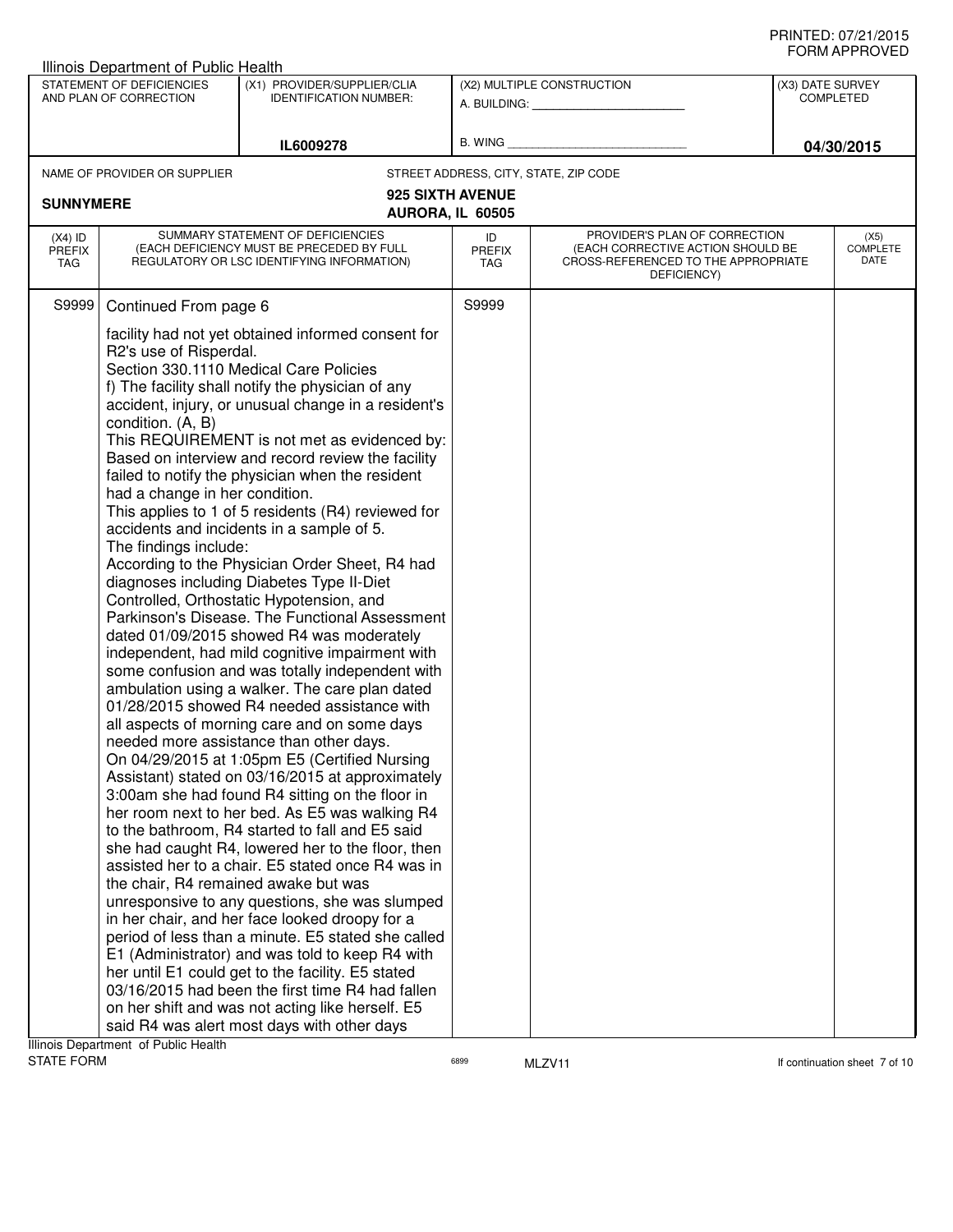| ᅴᄖᄞᇊᆝᆝᇅ៴ᄂᄂ<br>Illinois Department of Public Health                                                                  |                                                                                                                                                                                                                                                 |                                                                                                                                                                                                                                                                                                                                                                                                                                                                                                                                                                                                                                                                                                                                                                                                                                                                                                                                                                                                                                                                                                                                                                                                                                                                                                                                                                                                                                                |                                      |                                                                                                                          |  |                                 |
|---------------------------------------------------------------------------------------------------------------------|-------------------------------------------------------------------------------------------------------------------------------------------------------------------------------------------------------------------------------------------------|------------------------------------------------------------------------------------------------------------------------------------------------------------------------------------------------------------------------------------------------------------------------------------------------------------------------------------------------------------------------------------------------------------------------------------------------------------------------------------------------------------------------------------------------------------------------------------------------------------------------------------------------------------------------------------------------------------------------------------------------------------------------------------------------------------------------------------------------------------------------------------------------------------------------------------------------------------------------------------------------------------------------------------------------------------------------------------------------------------------------------------------------------------------------------------------------------------------------------------------------------------------------------------------------------------------------------------------------------------------------------------------------------------------------------------------------|--------------------------------------|--------------------------------------------------------------------------------------------------------------------------|--|---------------------------------|
| STATEMENT OF DEFICIENCIES<br>(X1) PROVIDER/SUPPLIER/CLIA<br>AND PLAN OF CORRECTION<br><b>IDENTIFICATION NUMBER:</b> |                                                                                                                                                                                                                                                 |                                                                                                                                                                                                                                                                                                                                                                                                                                                                                                                                                                                                                                                                                                                                                                                                                                                                                                                                                                                                                                                                                                                                                                                                                                                                                                                                                                                                                                                | (X2) MULTIPLE CONSTRUCTION           | (X3) DATE SURVEY<br><b>COMPLETED</b>                                                                                     |  |                                 |
|                                                                                                                     |                                                                                                                                                                                                                                                 | IL6009278                                                                                                                                                                                                                                                                                                                                                                                                                                                                                                                                                                                                                                                                                                                                                                                                                                                                                                                                                                                                                                                                                                                                                                                                                                                                                                                                                                                                                                      |                                      | B. WING <b>Example 2008</b>                                                                                              |  | 04/30/2015                      |
|                                                                                                                     | NAME OF PROVIDER OR SUPPLIER                                                                                                                                                                                                                    |                                                                                                                                                                                                                                                                                                                                                                                                                                                                                                                                                                                                                                                                                                                                                                                                                                                                                                                                                                                                                                                                                                                                                                                                                                                                                                                                                                                                                                                |                                      | STREET ADDRESS, CITY, STATE, ZIP CODE                                                                                    |  |                                 |
| <b>SUNNYMERE</b>                                                                                                    |                                                                                                                                                                                                                                                 |                                                                                                                                                                                                                                                                                                                                                                                                                                                                                                                                                                                                                                                                                                                                                                                                                                                                                                                                                                                                                                                                                                                                                                                                                                                                                                                                                                                                                                                | 925 SIXTH AVENUE<br>AURORA, IL 60505 |                                                                                                                          |  |                                 |
| $(X4)$ ID<br><b>PREFIX</b><br>TAG                                                                                   |                                                                                                                                                                                                                                                 | SUMMARY STATEMENT OF DEFICIENCIES<br>(EACH DEFICIENCY MUST BE PRECEDED BY FULL<br>REGULATORY OR LSC IDENTIFYING INFORMATION)                                                                                                                                                                                                                                                                                                                                                                                                                                                                                                                                                                                                                                                                                                                                                                                                                                                                                                                                                                                                                                                                                                                                                                                                                                                                                                                   | ID<br><b>PREFIX</b><br>TAG           | PROVIDER'S PLAN OF CORRECTION<br>(EACH CORRECTIVE ACTION SHOULD BE<br>CROSS-REFERENCED TO THE APPROPRIATE<br>DEFICIENCY) |  | (X5)<br><b>COMPLETE</b><br>DATE |
| S9999                                                                                                               | Continued From page 7<br>having some confusion.<br>episode.<br>did not notify the physician.<br>notified.<br>transported to an acute care facility."<br>Medications                                                                             | The Nurse's Notes dated 03/15/2015 at 1:30p<br>showed R4 had returned from the hospital at<br>approximately 12:45pm, was assisted to a chair<br>for lunch when she had a blank stare, started to<br>twitch and drool which lasted about 30 seconds.<br>The note showed the writer notified E1 of the<br>On 04/28/2015 at 4:35pm E1 stated because R4<br>had recently been having frequent falls she didn't<br>feel R4's were symptoms of a stroke. E1 said she<br>On 04/29/2015 at 12:13pm E1 said she didn't<br>routinely call the doctor if there was a change in<br>the resident's condition, but the family would be<br>The facilities Medical Emergency Policy dated<br>06/23/2008 included: "In the event of an extreme<br>emergency (trouble breathing, chest pain,<br>extreme bleeding, loss of consciousness,<br>confusion not normally seen in the resident,<br>resident is unable to stand or walk, or extreme<br>variation of vital signs with symptoms), the aide in<br>charge will call 911 to have the resident<br>Section 330.1530 Labeling and Storage of<br>b) The key to the medicine area shall be the<br>responsibility of, and in the possession of, the<br>staff persons responsible for overseeing the<br>self-administration of medications by residents. 2)<br>Residents whom the attending physician has<br>given permission to be totally responsible for their<br>own medication shall maintain possession of the | S9999                                |                                                                                                                          |  |                                 |
|                                                                                                                     | key, or combination of the lock, to their own<br>medication storage area. A duplicate key, or a<br>copy of the combination, shall be kept by the<br>facility in a secure place for emergency use.<br>g) Medication in containers having soiled, |                                                                                                                                                                                                                                                                                                                                                                                                                                                                                                                                                                                                                                                                                                                                                                                                                                                                                                                                                                                                                                                                                                                                                                                                                                                                                                                                                                                                                                                |                                      |                                                                                                                          |  |                                 |

Illinois Department of Public Health<br>STATE FORM

 $5899$  MLZV11 MLZV11 and the state of the matrice of the matrice of the matrice of the matrice of the matrice of the matrice of the matrice of the matrice of the matrice of the matrice of the matrice of the matrice of the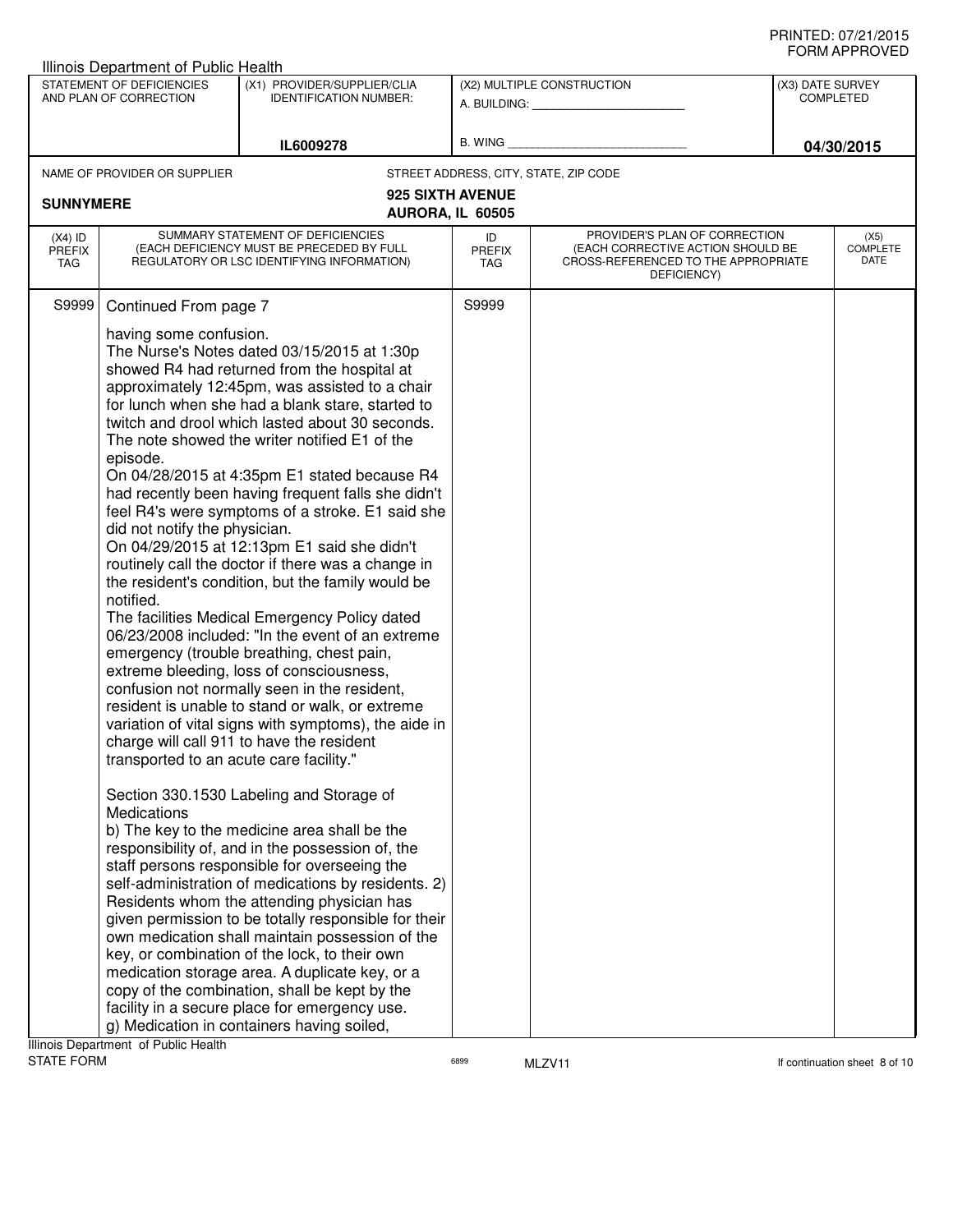| STATEMENT OF DEFICIENCIES<br>(X1) PROVIDER/SUPPLIER/CLIA<br>(X2) MULTIPLE CONSTRUCTION<br>(X3) DATE SURVEY<br>AND PLAN OF CORRECTION<br><b>IDENTIFICATION NUMBER:</b><br><b>COMPLETED</b><br>A. BUILDING: A. BUILDING:<br>B. WING<br>IL6009278<br>04/30/2015<br>STREET ADDRESS, CITY, STATE, ZIP CODE<br>NAME OF PROVIDER OR SUPPLIER<br>925 SIXTH AVENUE<br><b>SUNNYMERE</b><br>AURORA, IL 60505<br>SUMMARY STATEMENT OF DEFICIENCIES<br>PROVIDER'S PLAN OF CORRECTION<br>$(X4)$ ID<br>ID<br>(X5)<br><b>COMPLETE</b><br>(EACH DEFICIENCY MUST BE PRECEDED BY FULL<br>(EACH CORRECTIVE ACTION SHOULD BE<br><b>PREFIX</b><br><b>PREFIX</b><br>DATE<br>REGULATORY OR LSC IDENTIFYING INFORMATION)<br>CROSS-REFERENCED TO THE APPROPRIATE<br>TAG<br>TAG<br>DEFICIENCY)<br>S9999<br>Continued From page 8<br>S9999<br>damaged, incomplete, illegible, or makeshift<br>labels shall be returned to the issuing pharmacist,<br>pharmacy, or dispensing licensed prescriber for<br>relabeling or disposal. Medications whose<br>directions for use have changed since the<br>medication was originally dispensed and labeled<br>may be retained for use at the facility in<br>accordance with the licensed prescriber's current<br>medication order. Medications in containers<br>having no labels shall be destroyed in accordance<br>with federal and State laws.<br>This REQUIREMENT is not met as evidenced by:<br>Based on observation, interview, and record<br>review, the facility failed to ensure medication<br>was locked in a resident's room and failed to<br>have a label on one container of medication.<br>This applies to 1 resident (R13) observed for<br>medication storage in the supplemental sample.<br>The findings include:<br>R13's Functional Assessment showed he was<br>Independent in medication administration.<br>On 04/28/2015 at 11:00am R13 was sitting in his<br>room. A container of Metoprolol 50 milligrams,<br>Lisinopril 40 milligrams, and an unlabeled<br>container of medication was laying on the sink<br>counter. R13 said he is independent in taking his<br>medication and he doesn't need to lock his room<br>door. R13 then left his room with the door open<br>and unlocked.<br>On 04/29/2015 at 11:50am R13's door was open<br>and unlocked with nobody inside. The three<br>containers of the above medication remained on<br>the sink counter.<br>On 04/29/2015 at 2:25pm E1(Administrator)<br>stated R14 was alert and oriented to person,<br>place, and time but had poor judgement; R10 was<br>alert and oriented with cognitive deficits; R16 was<br>alert and oriented to person only; and R11 had<br>periods of confusion. | Illinois Department of Public Health |  |  |  |  |  |  |
|--------------------------------------------------------------------------------------------------------------------------------------------------------------------------------------------------------------------------------------------------------------------------------------------------------------------------------------------------------------------------------------------------------------------------------------------------------------------------------------------------------------------------------------------------------------------------------------------------------------------------------------------------------------------------------------------------------------------------------------------------------------------------------------------------------------------------------------------------------------------------------------------------------------------------------------------------------------------------------------------------------------------------------------------------------------------------------------------------------------------------------------------------------------------------------------------------------------------------------------------------------------------------------------------------------------------------------------------------------------------------------------------------------------------------------------------------------------------------------------------------------------------------------------------------------------------------------------------------------------------------------------------------------------------------------------------------------------------------------------------------------------------------------------------------------------------------------------------------------------------------------------------------------------------------------------------------------------------------------------------------------------------------------------------------------------------------------------------------------------------------------------------------------------------------------------------------------------------------------------------------------------------------------------------------------------------------------------------------------------------------------------------------------------------------------------------------------------------------------------------------------------------------------------------------------------------------------------------------------------------------------------------------------------------------------|--------------------------------------|--|--|--|--|--|--|
|                                                                                                                                                                                                                                                                                                                                                                                                                                                                                                                                                                                                                                                                                                                                                                                                                                                                                                                                                                                                                                                                                                                                                                                                                                                                                                                                                                                                                                                                                                                                                                                                                                                                                                                                                                                                                                                                                                                                                                                                                                                                                                                                                                                                                                                                                                                                                                                                                                                                                                                                                                                                                                                                                |                                      |  |  |  |  |  |  |
|                                                                                                                                                                                                                                                                                                                                                                                                                                                                                                                                                                                                                                                                                                                                                                                                                                                                                                                                                                                                                                                                                                                                                                                                                                                                                                                                                                                                                                                                                                                                                                                                                                                                                                                                                                                                                                                                                                                                                                                                                                                                                                                                                                                                                                                                                                                                                                                                                                                                                                                                                                                                                                                                                |                                      |  |  |  |  |  |  |
|                                                                                                                                                                                                                                                                                                                                                                                                                                                                                                                                                                                                                                                                                                                                                                                                                                                                                                                                                                                                                                                                                                                                                                                                                                                                                                                                                                                                                                                                                                                                                                                                                                                                                                                                                                                                                                                                                                                                                                                                                                                                                                                                                                                                                                                                                                                                                                                                                                                                                                                                                                                                                                                                                |                                      |  |  |  |  |  |  |
|                                                                                                                                                                                                                                                                                                                                                                                                                                                                                                                                                                                                                                                                                                                                                                                                                                                                                                                                                                                                                                                                                                                                                                                                                                                                                                                                                                                                                                                                                                                                                                                                                                                                                                                                                                                                                                                                                                                                                                                                                                                                                                                                                                                                                                                                                                                                                                                                                                                                                                                                                                                                                                                                                |                                      |  |  |  |  |  |  |
|                                                                                                                                                                                                                                                                                                                                                                                                                                                                                                                                                                                                                                                                                                                                                                                                                                                                                                                                                                                                                                                                                                                                                                                                                                                                                                                                                                                                                                                                                                                                                                                                                                                                                                                                                                                                                                                                                                                                                                                                                                                                                                                                                                                                                                                                                                                                                                                                                                                                                                                                                                                                                                                                                |                                      |  |  |  |  |  |  |
|                                                                                                                                                                                                                                                                                                                                                                                                                                                                                                                                                                                                                                                                                                                                                                                                                                                                                                                                                                                                                                                                                                                                                                                                                                                                                                                                                                                                                                                                                                                                                                                                                                                                                                                                                                                                                                                                                                                                                                                                                                                                                                                                                                                                                                                                                                                                                                                                                                                                                                                                                                                                                                                                                |                                      |  |  |  |  |  |  |
|                                                                                                                                                                                                                                                                                                                                                                                                                                                                                                                                                                                                                                                                                                                                                                                                                                                                                                                                                                                                                                                                                                                                                                                                                                                                                                                                                                                                                                                                                                                                                                                                                                                                                                                                                                                                                                                                                                                                                                                                                                                                                                                                                                                                                                                                                                                                                                                                                                                                                                                                                                                                                                                                                |                                      |  |  |  |  |  |  |
| Illinois Department of Public Health                                                                                                                                                                                                                                                                                                                                                                                                                                                                                                                                                                                                                                                                                                                                                                                                                                                                                                                                                                                                                                                                                                                                                                                                                                                                                                                                                                                                                                                                                                                                                                                                                                                                                                                                                                                                                                                                                                                                                                                                                                                                                                                                                                                                                                                                                                                                                                                                                                                                                                                                                                                                                                           |                                      |  |  |  |  |  |  |